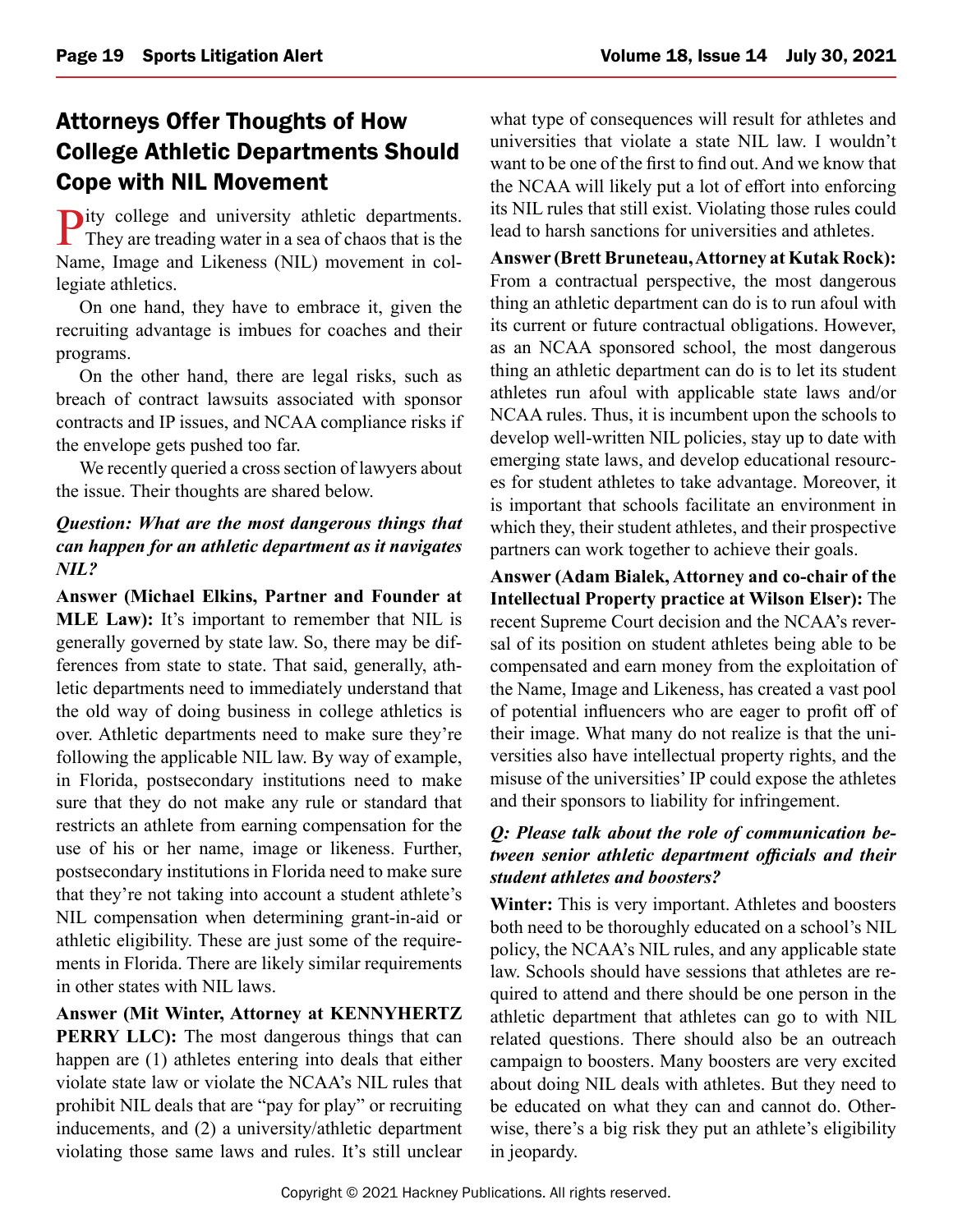**Bruneteau:** It will be important for athletic departments to clearly communicate their NIL policies, standards, expectations, and procedures with their student athletes, alumni, and boosters. A thoughtfully developed and well-communicated NIL policy creates alignment in the expectations of those alumni and boosters who seek to participate. These expectations create the framework by which the alumni and boosters can creatively work with student-athletes to maximize opportunity, while at the same time complying with all institutional, legal and compliance requirements. Thus, the result of a well-written and well-communicated NIL policy is, potentially, a fully leveraged alumni and booster database which has the ability to unleash its financial creativity within a reliable framework for the benefit of the student-athlete.

**Elkins:** Athletic department officials need to make clear to boosters that while NIL is a complete game changer, it does not mean boosters can start handing out money to student athletes. In fact, the opposite is true. In Florida, NIL payments must be pursuant to a valid contract, which must be provided to the school. Athletic department officials should make sure boosters understand that this not an invitation to create bogus NIL deals as a means to simply pay student athletes for athletic performance.

In Florida, athletic department discussions with student athletes should center on how the parties can work together to make sure a student's NIL contract does not conflict with the term of the student's team contract, as well as processes for disclosure and further compliance with the Florida NIL law.

## *Q: In what capacity can outside counsel assist the general counsel and athletic department as they navigate NIL?*

**Winter:** Outside counsel can assist GCs and athletic departments in a number of ways. One, they can help with drafting NIL policies to ensure they adhere to state laws and NCAA rules. Two, they can help answer questions that athletes, boosters, and businesses have about entering into specific NIL deals and whether they adhere to applicable policies, rules, and laws. And three, they can provide assistance and representation if athletes or the school are accused of violating those same policies, rules, and laws. They can also provide representation if conflicts arise between the school and its athletes over whether a deal is permissible or not.

**Elkins:** As an outside counsel, I view my role as preventing lawsuits. To that end, outside counsel can alert general counsels and athletic departments to potential exposure areas. By way of example, in Florida, a student is required to disclose their NIL contract(s) to the school. The Florida NIL law allows for the school to determine the manner of disclosure. If a school were to set up a process that makes disclosure difficult or seems to be too complicated for what should be a simple issue, outside counsel could alert the school that it may want to re-consider the established process.

**Bruneteau:** Outside counsel will play an important role as athletic departments try to navigate (1) emerging state law, (2) NCAA compliance, (3) NIL policy and school-related contractual matters, and (4) working with a large number of student athletes (who may agree to thousands of NIL contracts). In this respect, many athletic departments may not have the bandwidth to address these challenges. Consequently, many athletic departments may turn to outside counsel to help analyze new state laws, review individual school NIL policies and compliance, and help facilitate contractual matters.

## *Q: What might be a vigorous action plan for a university to protect its IP:*

**Nancy A. Del Pizzo, a partner and litigator in our Intellectual Property department of RivkinRadler:** Now that collegiate student athletes, depending on their jurisdiction, have opportunities for endorsement deals, universities may want to take a more active role in advising athletes about the use of school property. In other words, while some college athletes now have a right to monetize their name, image, and likeness, that does not give them the right to use the intellectual property owned by the university in doing so unless the school allows for it.

For example, if Sue Basketball Star can secure an endorsement deal based on her millions of Twitter followers, her school may want to restrict her from using school IP in materials disseminated to the public, such as the school's logo, uniform or mascot. Schools may be best served by limiting such use by way of a school policy or protocol. Or the school may allow the athlete some use by way of a limited license. Universities may